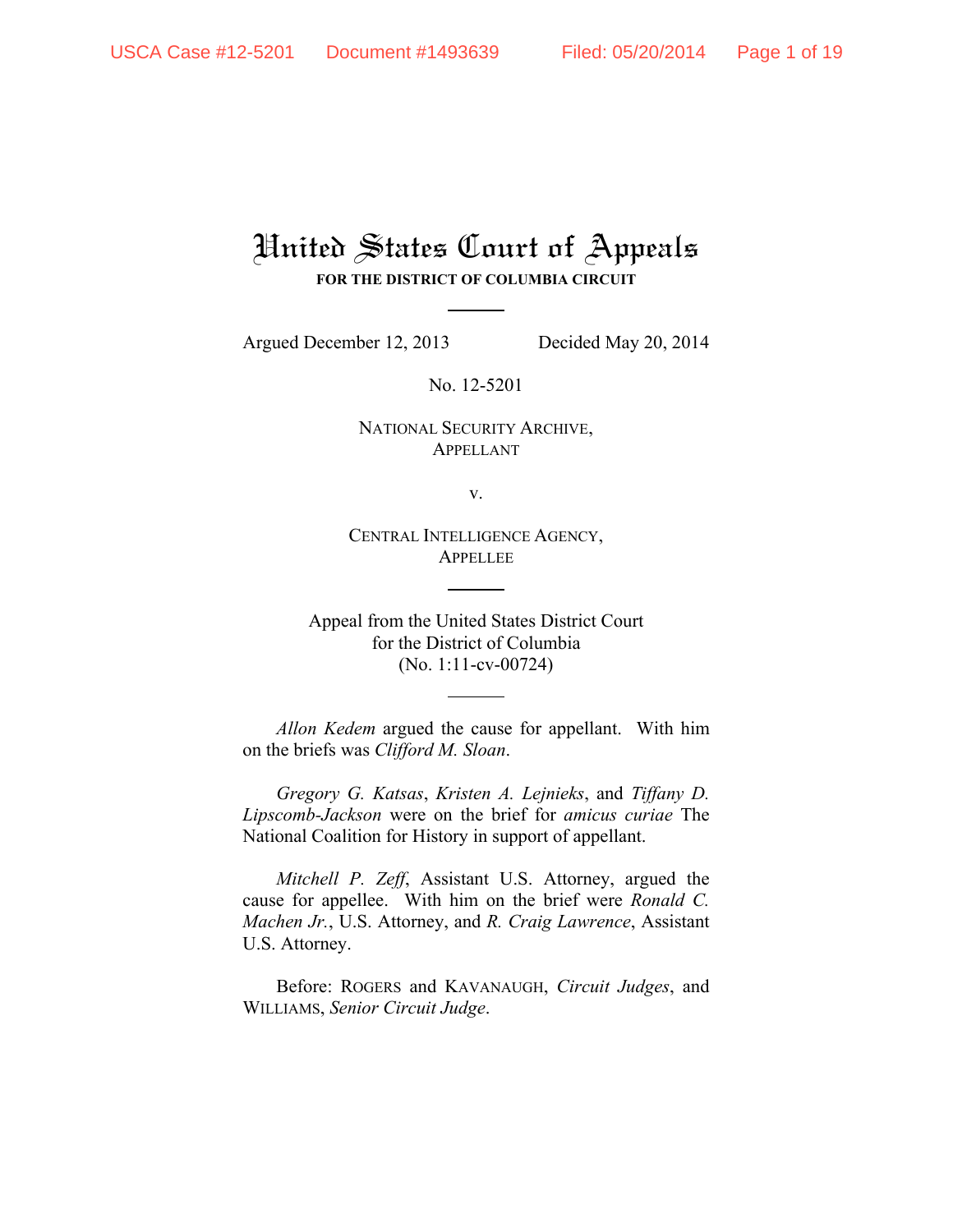Opinion for the Court filed by *Circuit Judge*  KAVANAUGH, with whom *Senior Circuit Judge* WILLIAMS joins.

## Dissenting opinion filed by *Circuit Judge* ROGERS.

KAVANAUGH, *Circuit Judge*: In the spring of 1961, some 1,400 Cuban exiles landed on the banks of the Bahía de Cochinos, the Bay of Pigs. They were supported by the Central Intelligence Agency and U.S. military. Their objective was to conquer the beach, nullify Fidel Castro's air superiority with B-26 bombers and U.S. air support, and hunker down until the inevitable democratic revolution. But the revolution never came. Nor did sufficient supplies or air support. Instead, American pilots were shot down, and most of the exiles were captured and imprisoned.

The now-infamous operation has been the subject of much debate and analysis. Within that genre, one account of the Bay of Pigs invasion is unique because it was written in the Central Intelligence Agency. Beginning in 1973, CIA staff historian Dr. Jack B. Pfeiffer drafted what became a fivevolume opus, starting with the CIA's plans for the air operation and concluding with Dr. Pfeiffer's assessment of the operation.

Dr. Pfeiffer's drafts of Volumes I through III ultimately were revised and released to the public by the CIA. The CIA also publicly released Dr. Pfeiffer's draft of Volume IV. But the CIA has not released the draft of Volume V.

In 2005, a non-profit research institute known as the National Security Archive submitted a request to the CIA under the Freedom of Information Act seeking, as relevant here, Dr. Pfeiffer's draft of Volume V. (To avoid confusion, we will refer to the non-profit National Security Archive as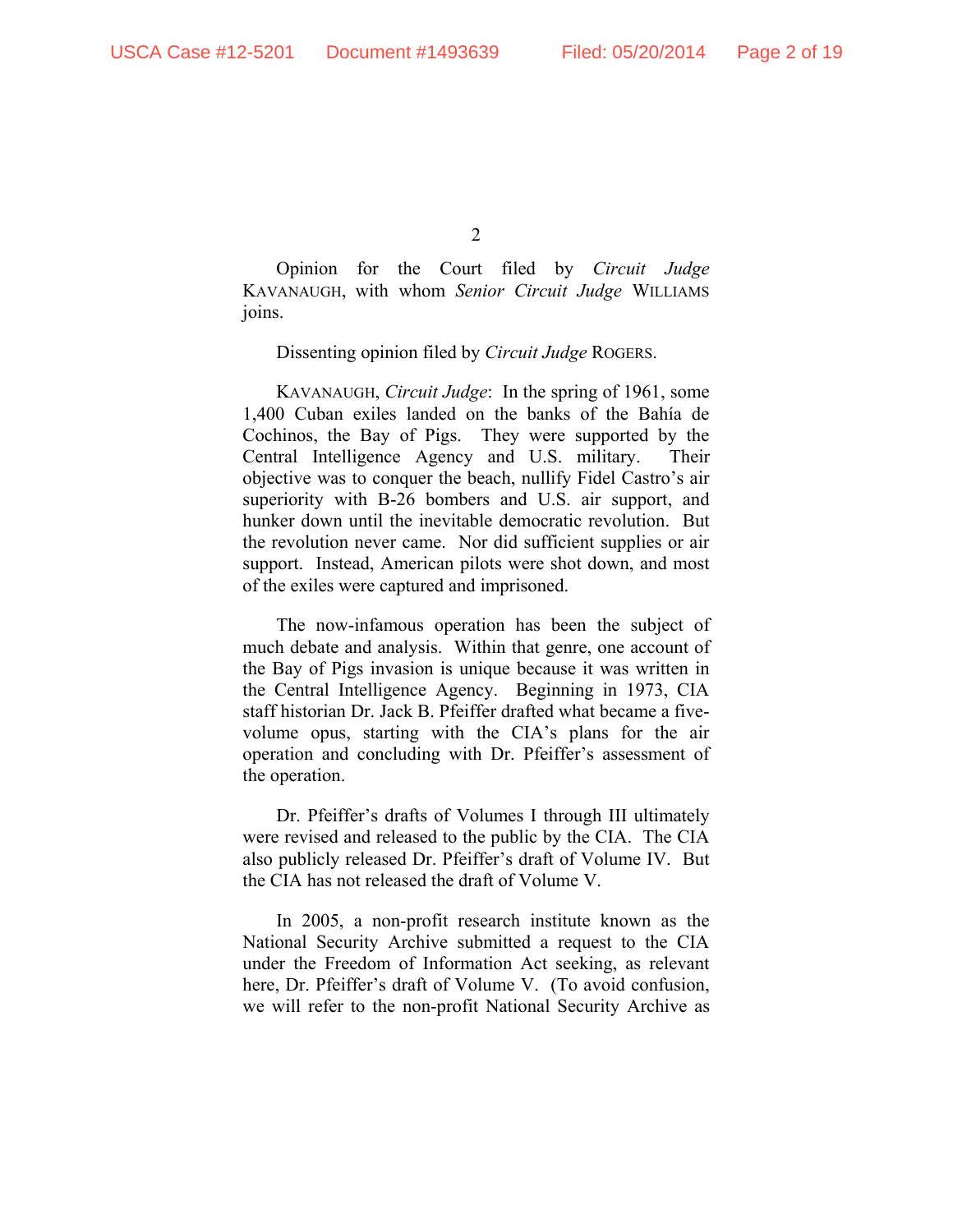the "FOIA requester.") The CIA claims that the draft of Volume V is exempt from disclosure under Exemption 5 of FOIA. The District Court agreed and granted summary judgment to the CIA. Our review of the District Court's decision is de novo, and we affirm.

\* \* \*

Exemption 5 of the Freedom of Information Act protects "inter-agency or intra-agency memorandums or letters which would not be available by law to a party other than an agency in litigation with the agency." 5 U.S.C. § 552(b)(5). Exemption 5 encompasses the privileges that the Government could assert in civil litigation against a private litigant, such as the attorney-client privilege, the attorney work product privilege, the presidential communications privilege, the state secrets privilege, and the deliberative process privilege. *See Baker & Hostetler LLP v. Department of Commerce*, 473 F.3d 312, 321 (D.C. Cir. 2006).

The CIA here invokes the deliberative process privilege. A form of executive privilege, the deliberative process privilege covers deliberative, pre-decisional communications within the Executive Branch. One of the rationales for the privilege is to encourage the candid and frank exchange of ideas in the agency's decisionmaking process. "Human experience teaches that those who expect public dissemination of their remarks may well temper candor with a concern for appearances and for their own interests to the detriment of the decisionmaking process." *United States v. Nixon*, 418 U.S. 683, 705 (1974). This is a concern as old as the Republic. Indeed, at the Constitutional Convention itself, the delegates agreed at the outset that none of the deliberations would be shared with outsiders, and the records were kept secret for more than 30 years. *See Nixon v.*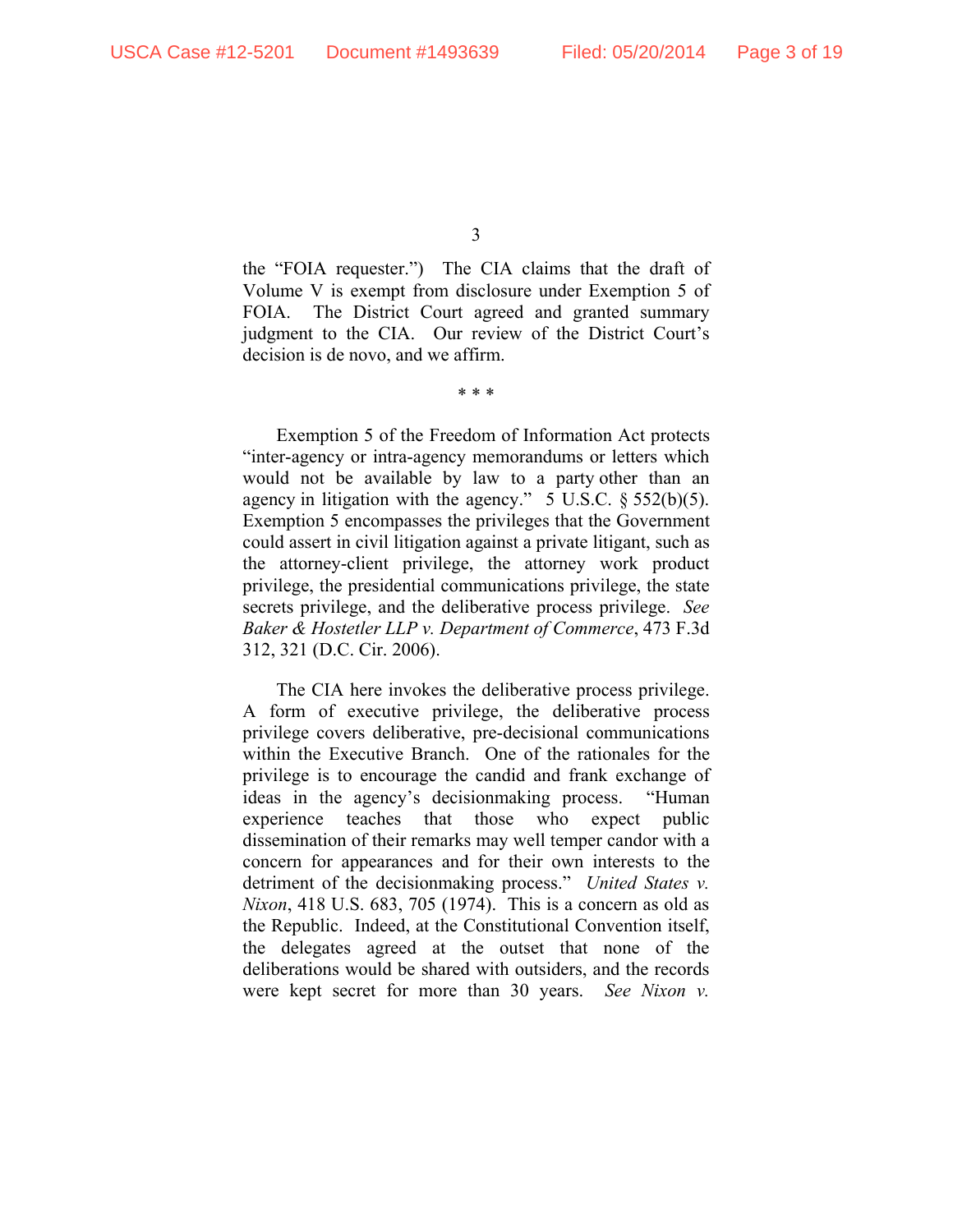*Administrator of General Services*, 433 U.S. 425, 447 n.11 (1977).

The modern application of the deliberative process privilege rests on the same understanding that motivated the Framers in Philadelphia: If agencies were "to operate in a fishbowl, the frank exchange of ideas and opinions would cease and the quality of administrative decisions would consequently suffer." *Dudman Communications Corp. v. Department of the Air Force*, 815 F.2d 1565, 1567 (D.C. Cir. 1987) (internal quotation marks and citation omitted). In other words, agency officials "should be judged by what they decided, not for matters they considered before making up their minds." *Russell v. Department of the Air Force*, 682 F.2d 1045, 1048 (D.C. Cir. 1982) (quotation omitted).

The deliberative process privilege covers communications that are pre-decisional and deliberative. *See Judicial Watch, Inc. v. FDA*, 449 F.3d 141, 151 (D.C. Cir. 2006). To be pre-decisional, the communication (not surprisingly) must have occurred before any final agency decision on the relevant matter. *See id.* As this Court has previously noted, the term "deliberative" does not add a great deal of substance to the term "pre-decisional." *See Access Reports v. Department of Justice*, 926 F.2d 1192, 1195 (D.C. Cir. 1991). The term "deliberative" in this context means, in essence, that the communication is intended to facilitate or assist development of the agency's final position on the relevant issue. *See Russell*, 682 F.2d at 1048.

 In delineating the scope of the deliberative process privilege, we have held that an agency's official history is a final agency decision. An agency history constitutes the agency's "official statement" concerning the agency's prior actions, and it helps educate future agency decisionmakers.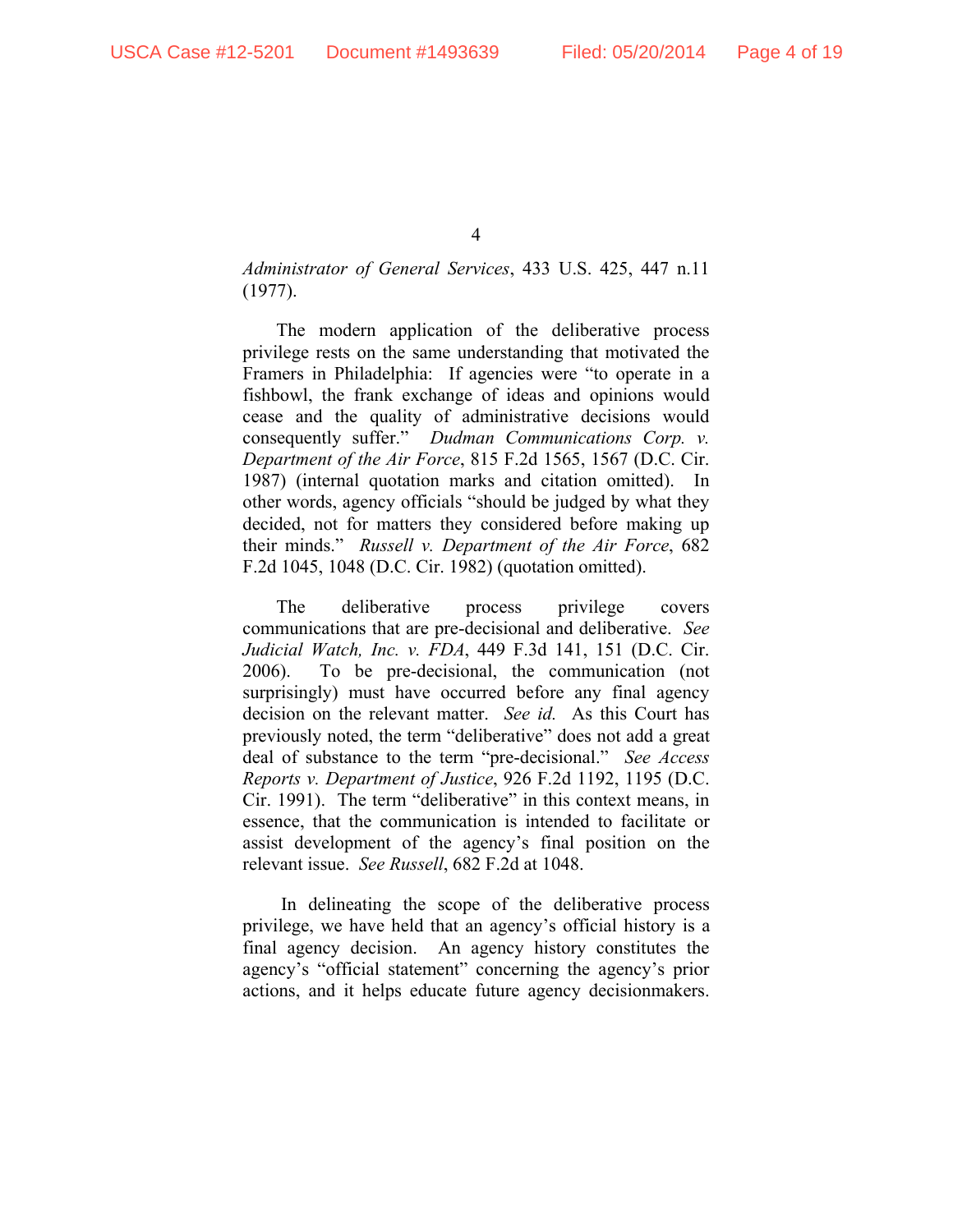*Id.* (Air Force history of the use of herbicide in Vietnam); *see Dudman Communications*, 815 F.2d at 1566 (Air Force history of involvement in South Vietnam).

In turn, we have held that a *draft* of an agency's official history is pre-decisional and deliberative, and thus protected under the deliberative process privilege. *See Dudman Communications*, 815 F.2d at 1568-69; *Russell*, 682 F.2d at 1048-49. Those precedents pose a substantial hurdle to the FOIA requester's claim in this case.

To overcome those precedents and obtain release of Dr. Pfeiffer's draft of Volume V, the FOIA requester asserts a string of arguments. None is persuasive.

*First*, the FOIA requester points out that there was no final CIA history that arose out of or corresponded to Volume V. That is true, but we do not see the relevance of the point. There may be no final agency document because a draft died on the vine. But the draft is still a draft and thus still predecisional and deliberative. *See NLRB v. Sears, Roebuck & Co.*, 421 U.S. 132, 151 n.18 (1975). A Presidential speechwriter may prepare a draft speech that the President never gives. A Justice Department aide may give the Attorney General a draft regulation that the Attorney General never issues. Those kinds of documents are no less drafts than the drafts that actually evolve into final Executive Branch actions. Moreover, the writer does not know at the time of writing whether the draft will evolve into a final document. But the writer needs to know at the time of writing that the privilege will apply and that the draft will remain confidential, in order for the writer to feel free to provide candid analysis. A privilege contingent on later events – such as whether the draft ultimately evolved into a final agency position – would be an uncertain privilege, and as the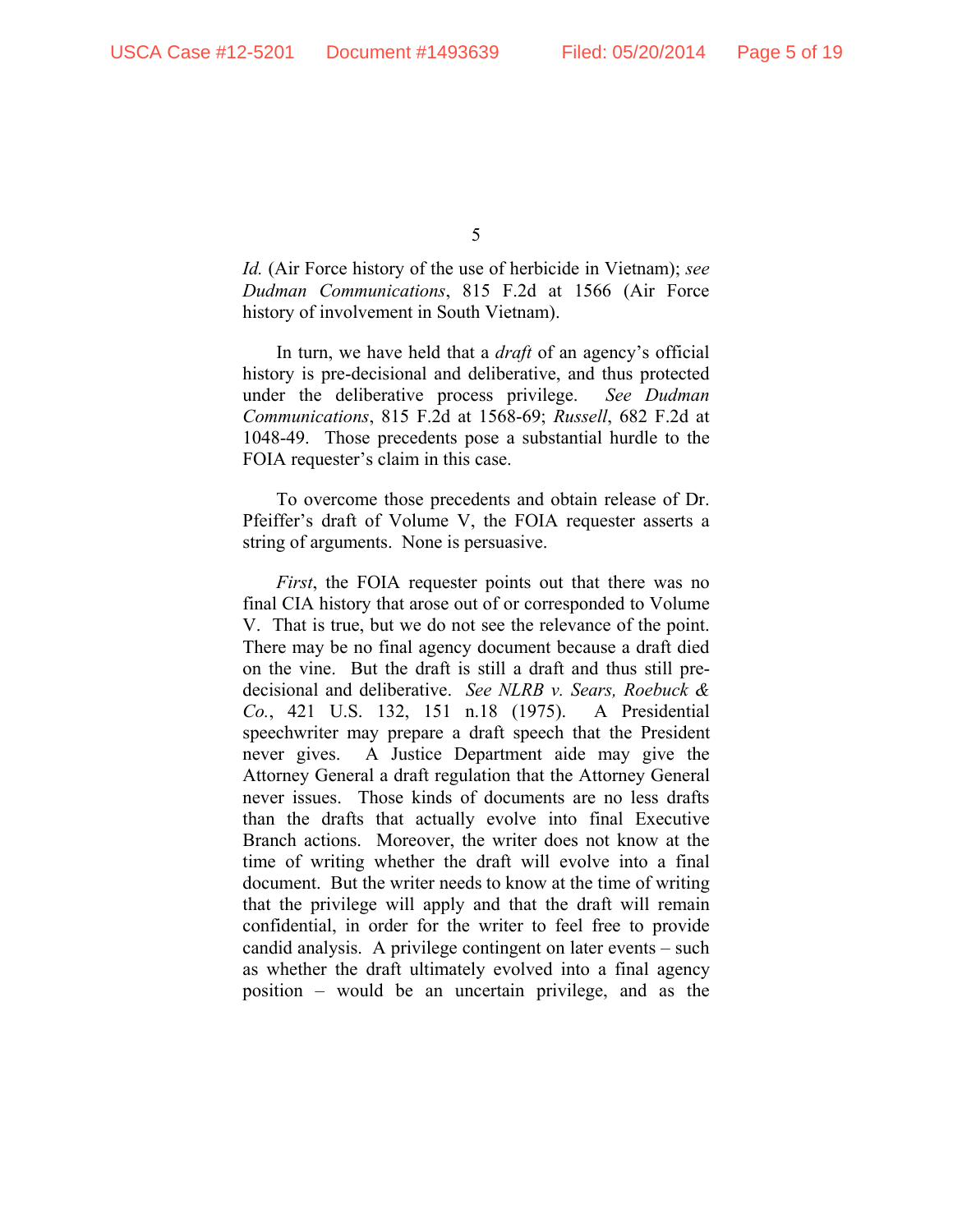Supreme Court has said, an uncertain privilege is "little better than no privilege at all." *Upjohn Co. v. United States*, 449 U.S. 383, 393 (1981); *see also Swidler & Berlin v. United States*, 524 U.S. 399, 408-09 (1998). In short, to require release of drafts that never result in final agency action would discourage innovative and candid internal proposals by agency officials and thereby contravene the purposes of the privilege.

*Second*, the FOIA requester says that the CIA has released similar information regarding the Bay of Pigs operation, including the other volumes. However, an agency does not forfeit the benefit of a FOIA exemption simply because of its prior decision to voluntarily release other similar information. *See Army Times Publishing Co. v. Department of the Air Force*, 998 F.2d 1067, 1071 (D.C. Cir. 1993) (Air Force had not "'waived' its right to claim an exemption from disclosure simply because it has released information similar to that requested"). Indeed, penalizing agencies in that way would discourage them from voluntarily releasing information, which would thwart the broader objective of transparent and open government.

*Third*, the FOIA requester claims that the CIA has identified no concrete harm that would result from release of the draft of Volume V. But as we have said before, "Congress enacted FOIA Exemption 5 . . . precisely because it determined that disclosure of material that is both predecisional and deliberative *does* harm an agency's decisionmaking process." *McKinley v. Board of Governors of the Federal Reserve System*, 647 F.3d 331, 339 (D.C. Cir. 2011).The harm from release is, among other things, the harm to the candor of present and future agency decisionmaking. Courts may not "second-guess that congressional judgment on a case-by-case basis." *Id.*

<sup>6</sup>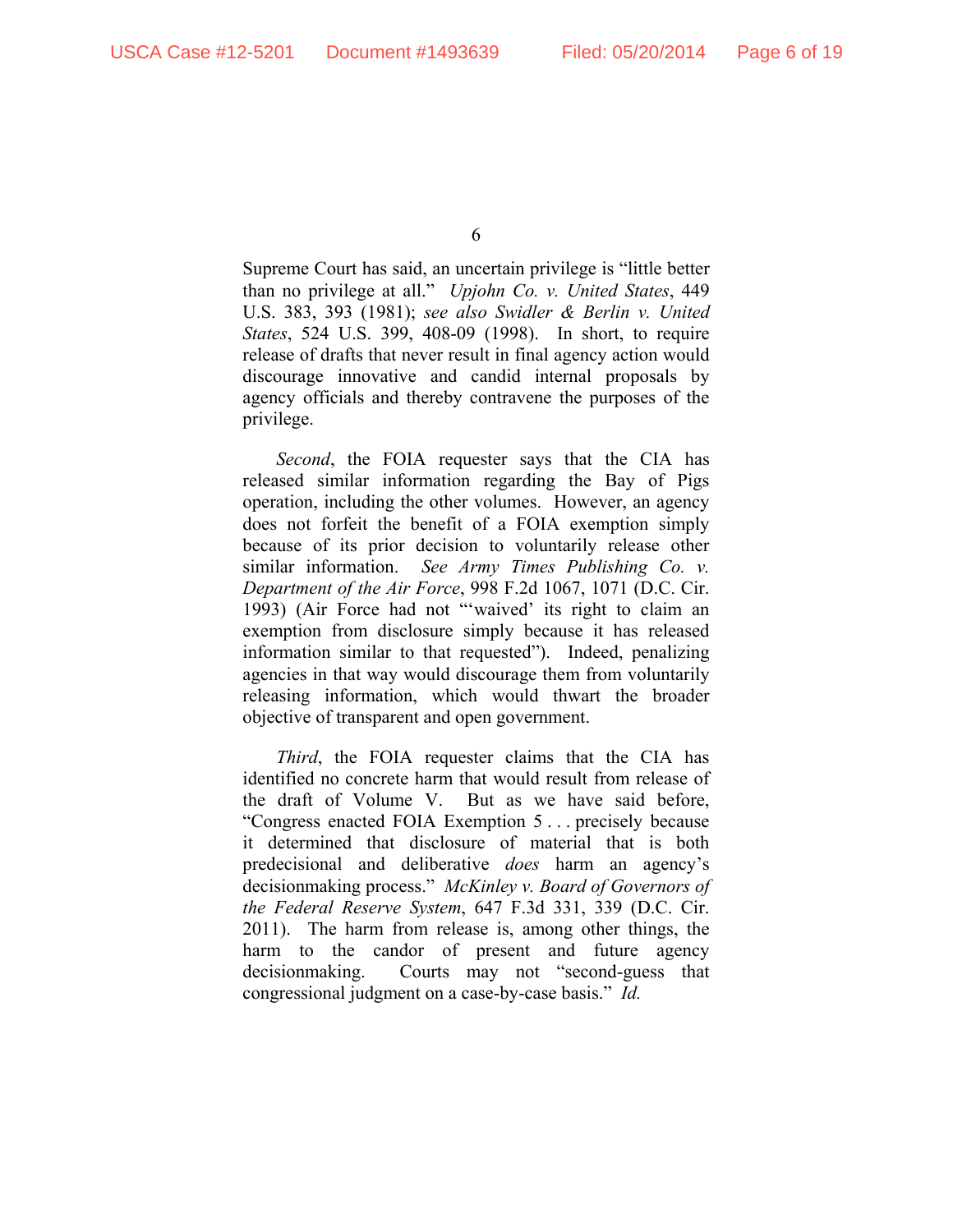*Fourth*, the FOIA requester contends that the passage of time since Dr. Pfeiffer wrote his draft renders the deliberative process privilege inapplicable here. According to the FOIA requester, the CIA's interest in protecting any contentious or sensitive issues discussed in the draft of Volume V has diminished over time. But unlike some statutes, such as certain provisions of the Presidential Records Act, *see* 44 U.S.C. § 2204(a), Exemption 5 of FOIA does not contain a time  $\lim_{h \to 0}$  We must adhere to the text of FOIA and cannot judicially invent a new time limit for Exemption 5. *See generally Milner v. Department of the Navy*, 131 S. Ct. 1259 (2011).

Moreover, privileges that are intended to facilitate candid communication, such as the deliberative process privilege, generally do not have an expiration date. That makes sense because such a privilege otherwise would not fully serve its purposes. As we have noted, in order for a privilege to encourage frank and candid debate, the speaker or writer must have some strong assurance at the time of the communication that the communication will remain confidential. Premature release of material protected by the deliberative process privilege would have the effect of chilling current and future agency decisionmaking because agency officials – realizing that the privilege evaporates over time – would no longer have the assurance that their communications would remain protected. And without that assurance, they in turn would not feel as free to advance the frank and candid ideas and advice that help agencies make good decisions. *See generally* 

<sup>7</sup> 

 <sup>1</sup>  $<sup>1</sup>$  By its terms, moreover, the Presidential Records Act does not</sup> and could not "limit . . . any constitutionally-based privilege which may be available to an incumbent or former President." 44 U.S.C.  $\S 2204(c)(2)$ . So the time limit in that Act, as applied to those privileges, changes the procedure for asserting the privilege, not the scope or duration of the privilege.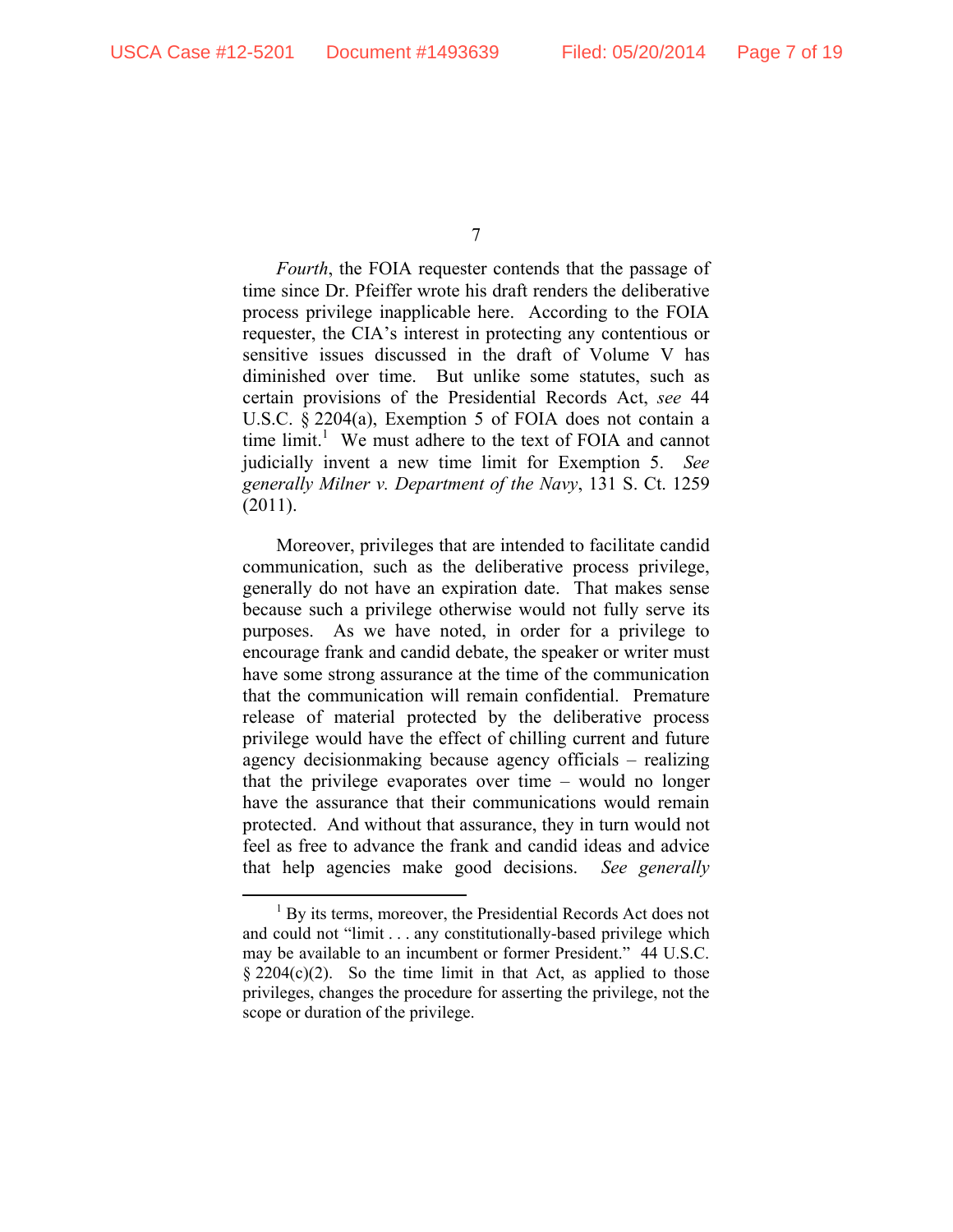*Swidler & Berlin*, 524 U.S. at 407-08; *Access Reports*, 926 F.2d at 1196. In addition, looking backward, premature release of privileged information would risk embarrassment of individuals who had put forth certain ideas on the understanding and assurance that their communications would remain confidential. To avoid such an unfair bait and switch, among other reasons, the Supreme Court has recognized that a privilege designed to encourage candid communications must be durable and lasting. *See Swidler & Berlin*, 524 U.S. at 407-08 (involving attorney-client privilege). In short, we reject the FOIA requester's argument that the deliberative process privilege applicable to Dr. Pfeiffer's draft has somehow expired.

*Fifth*, even if its arguments for the entire draft of Volume V are unavailing, the FOIA requester contends that some portions of the draft may contain factual material that is not protected by the deliberative process privilege and is "reasonably segregable." 5 U.S.C. § 552(b). The District Court concluded that the entirety of the draft is protected by Exemption 5. The District Court's decision adheres to our precedents in this context. Our cases have made clear that a draft agency history may not be dissected by the courts in the manner suggested by the FOIA requester here. *See Dudman Communications*, 815 F.2d at 1568-69; *Russell*, 682 F.2d at 1048-49. In producing a draft agency history, the writer necessarily must "cull the relevant documents, extract pertinent facts, organize them to suit a specific purpose," and "identify the significant issues." *Mapother v. Department of Justice*, 3 F.3d 1533, 1538 (D.C. Cir. 1993). In doing so, "the selection of the facts thought to be relevant" is part of the deliberative process; it necessarily involves "policy-oriented *judgment.*" *Id.* at 1539 (internal quotation marks omitted); *see also Horowitz v. Peace Corps*, 428 F.3d 271, 276-77 (D.C. Cir. 2005); *Wolfe v. Department of Health & Human* 

<sup>8</sup>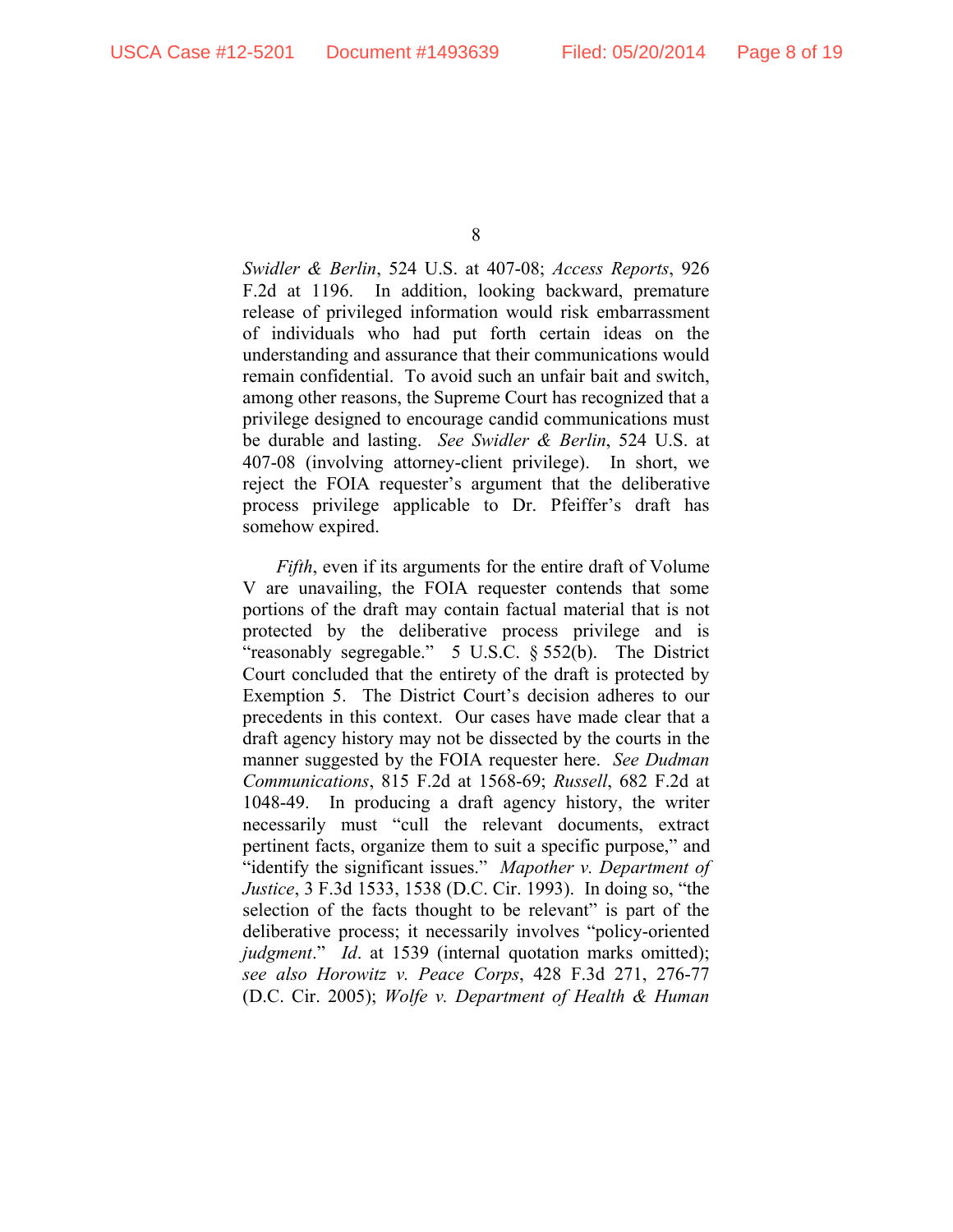*Services*, 839 F.2d 768, 774 (D.C. Cir. 1988) (en banc); *Lead Industries Association, Inc. v. OSHA*, 610 F.2d 70, 85 (2d Cir. 1979).

Applying that reasoning in *Russell* and *Dudman*, we held that draft versions of official Air Force histories were exempt from disclosure. *See Dudman Communications*, 815 F.2d at 1568-69; *Russell*, 682 F.2d at 1048-49. We must reach the same result here when assessing Dr. Pfeiffer's draft history. In the narrow confines of this case, which involves a draft agency history, we agree with the District Court that the draft of Volume V is exempt in its entirety under Exemption 5. To be clear, as we emphasized in *Dudman*, if a person "requests particular factual material – *e.g.*, material relating to an investigation of a war crime – an agency cannot withhold the material merely by stating that it is in a draft document.... The exemption plainly applies in this case because [the FOIA requester] asked not for particular factual material, but for the draft in which [the FOIA requester] thought the material could be found." 815 F.2d at 1569.

\* \* \*

We affirm the judgment of the District Court.

*So ordered.*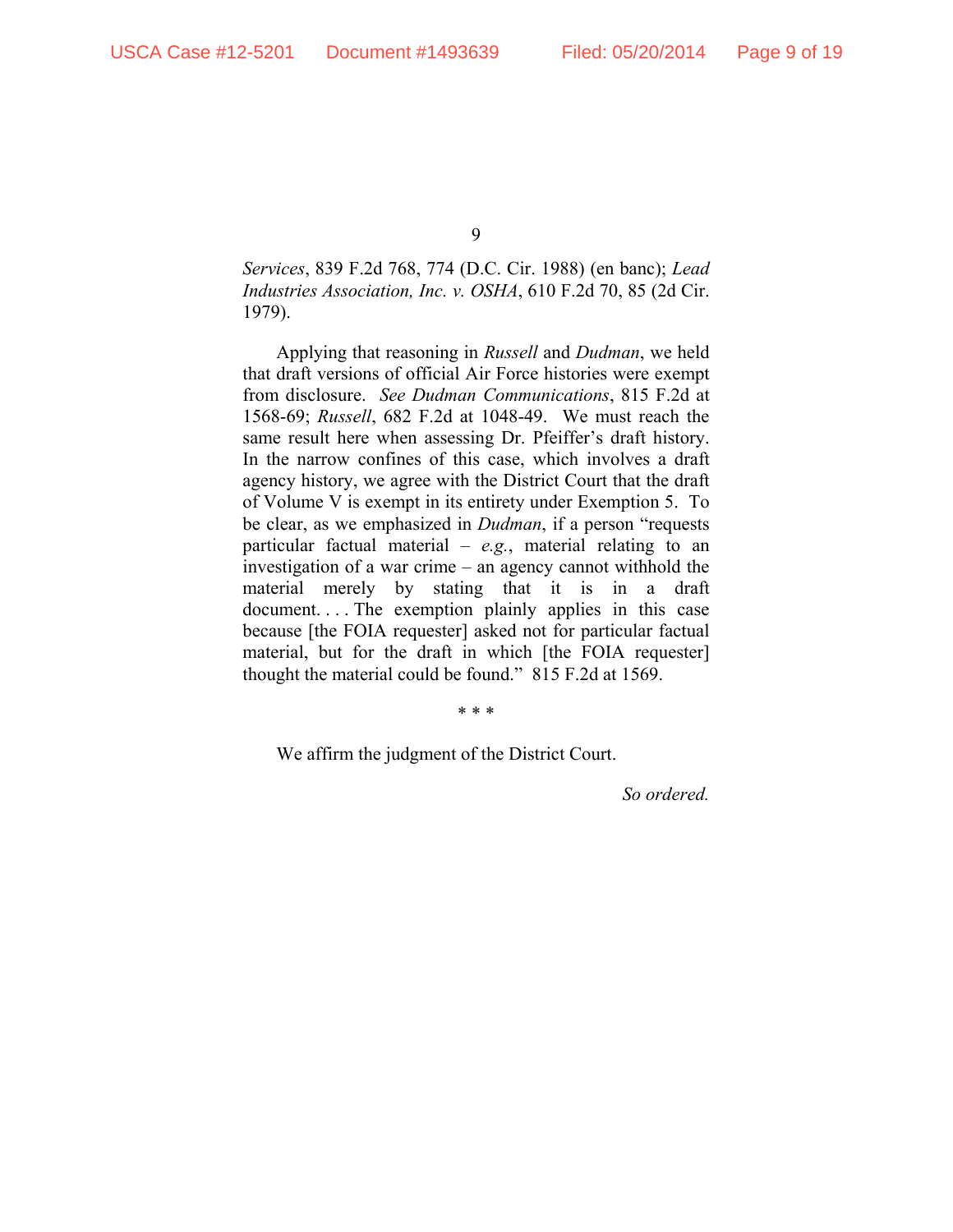ROGERS, *Circuit Judge*, dissenting. In 2005, the National Security Archive requested disclosure of "[t]he fourth and fifth volumes of the Official History of the Bay of Pigs Operation" pursuant to the Freedom of Information Act ("FOIA"), 5 U.S.C. § 552. Because the draft of Volume IV (entitled "The Taylor Committee Investigation of the Bay of Pigs") was publicly released in response to the FOIA request, the request at issue is for release of a draft of Volume V (entitled "CIA's Internal Investigation of the Bay of Pigs Operation") that was prepared with the other four volumes between 1973 and 1984 by a staff historian at the Central Intelligence Agency. Volumes I through IV have been publicly released; release of the fifth volume has been withheld by the agency pursuant to FOIA Exemptions 1, 3 and 5. The district court upheld its non-release based on Exemption 5. Because the agency's current declarations fail to meet its burden to show the draft is fully protected from disclosure under Exemption 5, I would remand the case to the district court for further consideration.

Congress enacted FOIA Exemption 5, incorporating the deliberative process privilege, to protect against the harm to an agency's decisionmaking process that results from the disclosure of material that is both predecisional and deliberative. *See McKinley v. Bd. of Governors of Fed. Reserve*, 647 F.3d 331, 339 (D.C. Cir. 2011); *accord Wolfe v. Dep't of Health &Human Servs.*, 839 F.2d 768, 774 (D.C. Cir. 1988) (en banc). The exemption is designed to protect "materials [that] can reasonably be said to embody an agency's policy-informed or -informing judgmental process." *Petroleum Info. Corp. v. U.S. Dep't of Interior*, 976 F.2d 1429, 1435 (D.C. Cir. 1992). Consistent with "the [FOIA's] goal of broad disclosure," the Supreme Court has "insisted that the exemptions be given a narrow compass." *Milner v. Dep't of Navy*, 131 S. Ct. 1259, 1265 (2011) (citations and internal quotation marks omitted). More particularly, the Supreme Court has instructed that the deliberative process privilege under Exemption 5 "has finite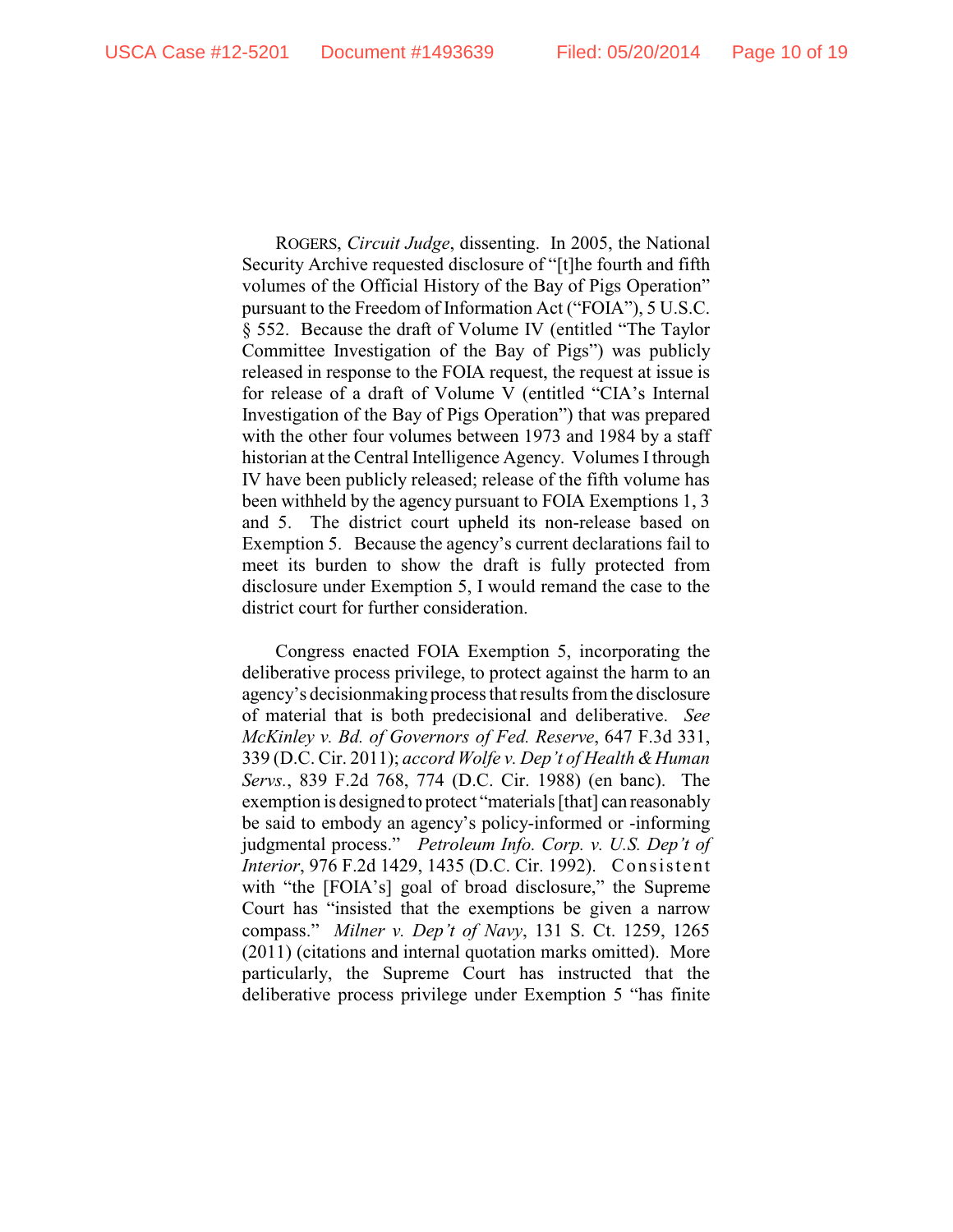limits," *EPA v. Mink*, 410 U.S. 73, 87 (1973) and "requires different treatment for materials reflecting deliberative or policy-making processes on the one hand, and purely factual, investigative matters on the other," *id.* at 89 (footnote omitted).

This court also has emphasized that the privilege "serves to protect the deliberative process itself, not merely documents containing deliberative material." *Mapother v. Dep't of Justice*, 3 F.3d 1533, 1537 (D.C. Cir. 1993). "A document is 'predecisional' if it precedes, in temporal sequence, the 'decision' to which it relates," and "[a]ccordingly . . . a court must be able 'to pinpoint an agency decision or policy to which the document contributed.'" *Senate of Puerto Rico v. U.S. Dep't of Justice*, 823 F.2d 574, 585 (D.C. Cir. 1987) (quoting *Paisley v. CIA*, 712 F.2d 686, 698 (D.C. Cir. 1981)). Although a document need not "contribute to a single, discrete decision," *Access Reports v. Dep't of Justice*, 926 F.2d 1192, 1196 (D.C. Cir. 1991), an agency must "identify[] the decisionmaking process to which [the document] contributed," *id.* at 1197. The court has thus treated certain draft agencyhistories as protected from disclosure under Exemption 5, reasoning that the "disclosure of editorial judgments" made during the agency's deliberative process "would stifle the creative thinking and candid exchange of ideas necessary to produce good historical work." *Dudman Commc'ns Corp. v. Dep't of Air Force*, 815 F.2d 1565, 1569 (D.C. Cir. 1987); *see Russell v. Dep't of Air Force*, 682 F.2d 1045, 1048 (D.C. Cir. 1982). In each case, the court shielded draft histories from disclosure because the agency's deliberative process would be revealed by means of "'a simple comparison between the pages sought and the final, published document," which "would reveal what material supplied bysubordinates senior officials judged appropriate for the history and" what they did not. *Mapother*, 3 F.3d at 1538 (quoting *Russell*, 682 F.2d at 1049, and noting that *Dudman*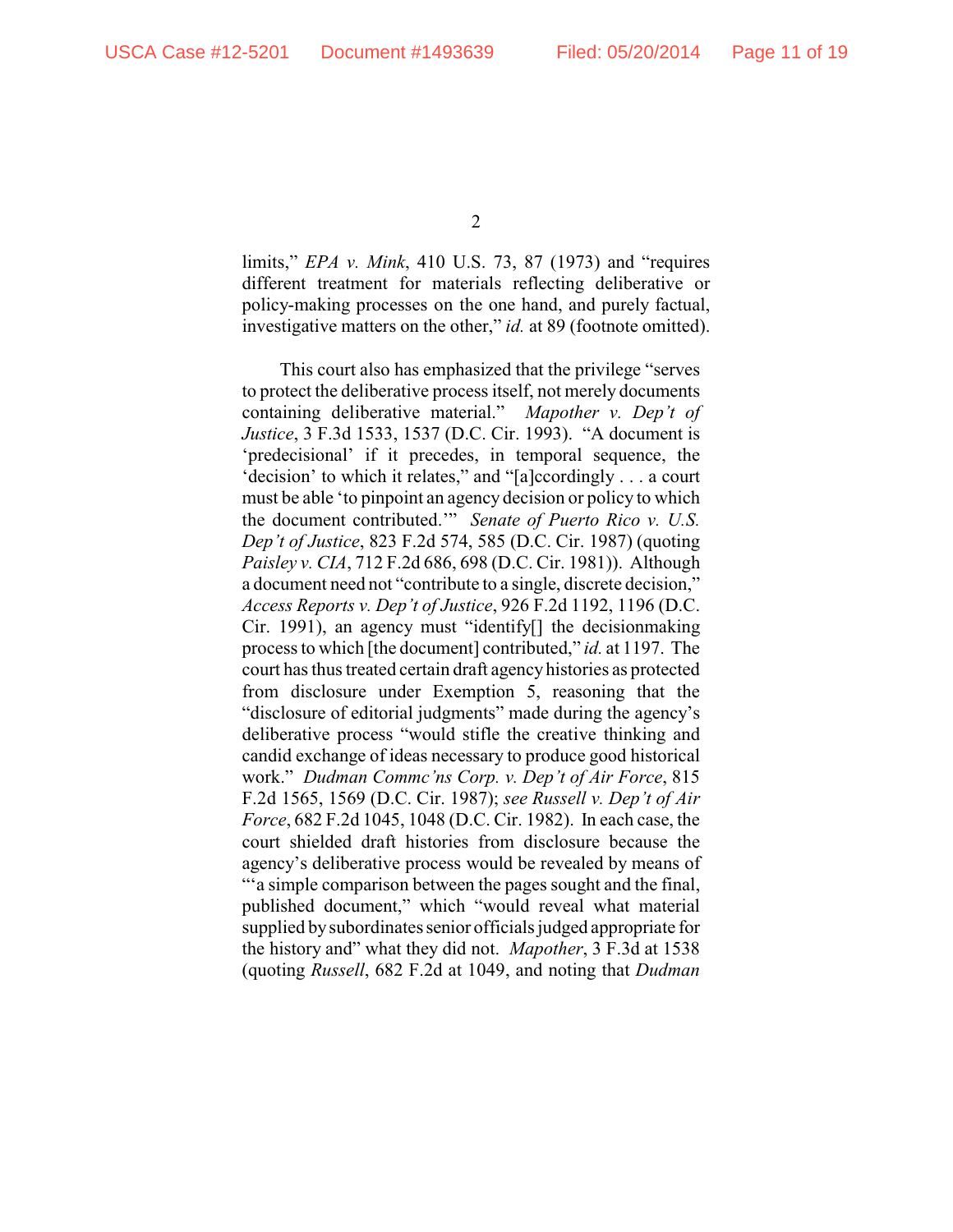## *Commc'ns*, 815 F.2d at 1569, reaffirmed *Russell*'s rationale).

Here, the agency identifies the "final history of the Bay of Pigs Operation" as the relevant agency decision, *see* Appellee's Br. 10, and defends withholding the draft of Volume V on the ground that release "could be expected to . . . discourage open and frank deliberations among the History Staff" and "lead to public confusion," Decl. of David S. Robarge ¶ 9 (Nov. 17, 2011); *see Jordan v. U.S. Dep't of Justice*, 591 F.2d 753, 772–73 (D.C. Cir. 1978) (en banc). The Chief Historian states, categorically, that release of "*any* . . . draft history at *any* stage before its completion" as an official agency publication "could be expected to . . . discourage open and frank deliberations." Robarge Decl. ¶ 9 (emphasis added). The Chief Historian views "[t]he back-and-forth peer review process" as "critical to ensuring that any final history is both objective and accurate." *Id*. ¶ 10. According to the Chief Historian, the "histories provide . . . intelligence officers, managers and decision-makers with . . . shared institutional memory regarding historical events for use in current decisionmaking." *Id.* ¶ 4.

"[T]he key question in Exemption 5 cases" is "whether the disclosure of materials would expose an agency's decisionmaking process in such a way as to discourage candid discussion within the agency and thereby undermine the agency's ability to perform its functions." *Dudman Commc'ns*, 815 F.2d at 1568. All except the draft of Volume V of the History have been publicly released. In response to a related FOIA request, the agency released Volumes I, II, and IV with "minimal redactions" under FOIA Exemptions 1 and 3, in 2011. *See* Decl. of Martha Lutz, Information Review Officer ¶ 14 (Sept. 26, 2011). Volume III was released in 1998 pursuant to the Kennedy Assassination Records Act. *Id*. ¶ 16. Significantly as well, the agency released Volume IV in 1987 as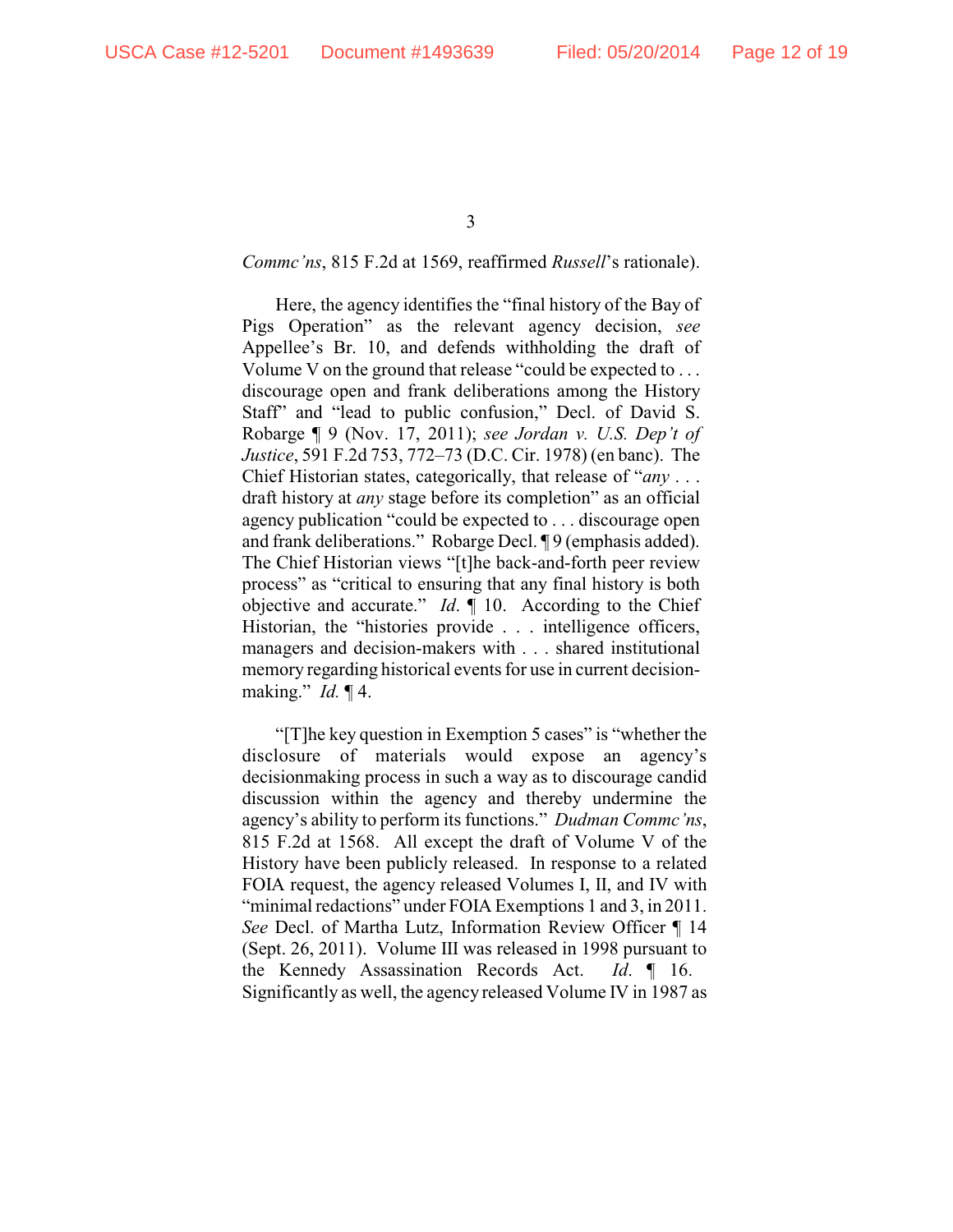a "draft document," *id.* ¶ 17, "before its completion" as an official agency document, Robarge Decl. ¶ 9, in response to the staff historian's own FOIA request and re-released the draft with fewer redactions in response to the current FOIA request, *see* Lutz Decl. ¶ 17.

Of course, an agency does not "'waive[]' its right to claim an exemption from disclosure simply because it has released information similar to that requested." *Army Times Publ'g Co. v. Dep't of Air Force*, 998 F.2d 1067, 1068 (D.C. Cir. 1993). But at this point the agency's FOIA-related release of the draft of Volume IV appears from the record to be "fundamentally inconsistent with [the agency's categorical] claim that release of [the draft of Volume V] would threaten the decisionmaking process of the agency." *Id*. at 1070. Even assuming the draft of Volume V is predecisional, there is neither a final version of Volume V nor anything in the record to suggest that comparing the draft with the other four volumes would implicate the rationale of *Dudman Communications* and *Russell*. The draft of Volume V, moreover, was rejected at the first stage of the agency's review process, *see* Lutz Decl. ¶ 20, and was not part of the agency "give-and-take of the deliberative process by which the decision itself is made," *Vaughn v. Rosen*, 523 F.2d 1136, 1144 (D.C. Cir. 1975).

Yet today the majority reads *Dudman Communications* and *Russell* as calling for a *per se* rule of Exemption 5 protection for draft agency histories. *See* Op. at [5]. The court states that "a *draft* of an agency's official history is pre-decisional and deliberative, and thus protected under the deliberative process privilege," *id.*(citing *Dudman Commc'ns*, 815 F.2d at 1568–69, and *Russell*, 682 F.2d at 1048), and that although a draft history may "die[] on the vine . . . . the draft is still a draft and thus still pre-decisional and deliberative," *id.* Designation of a document as a draft, however, "does not end the inquiry,"*Arthur Andersen*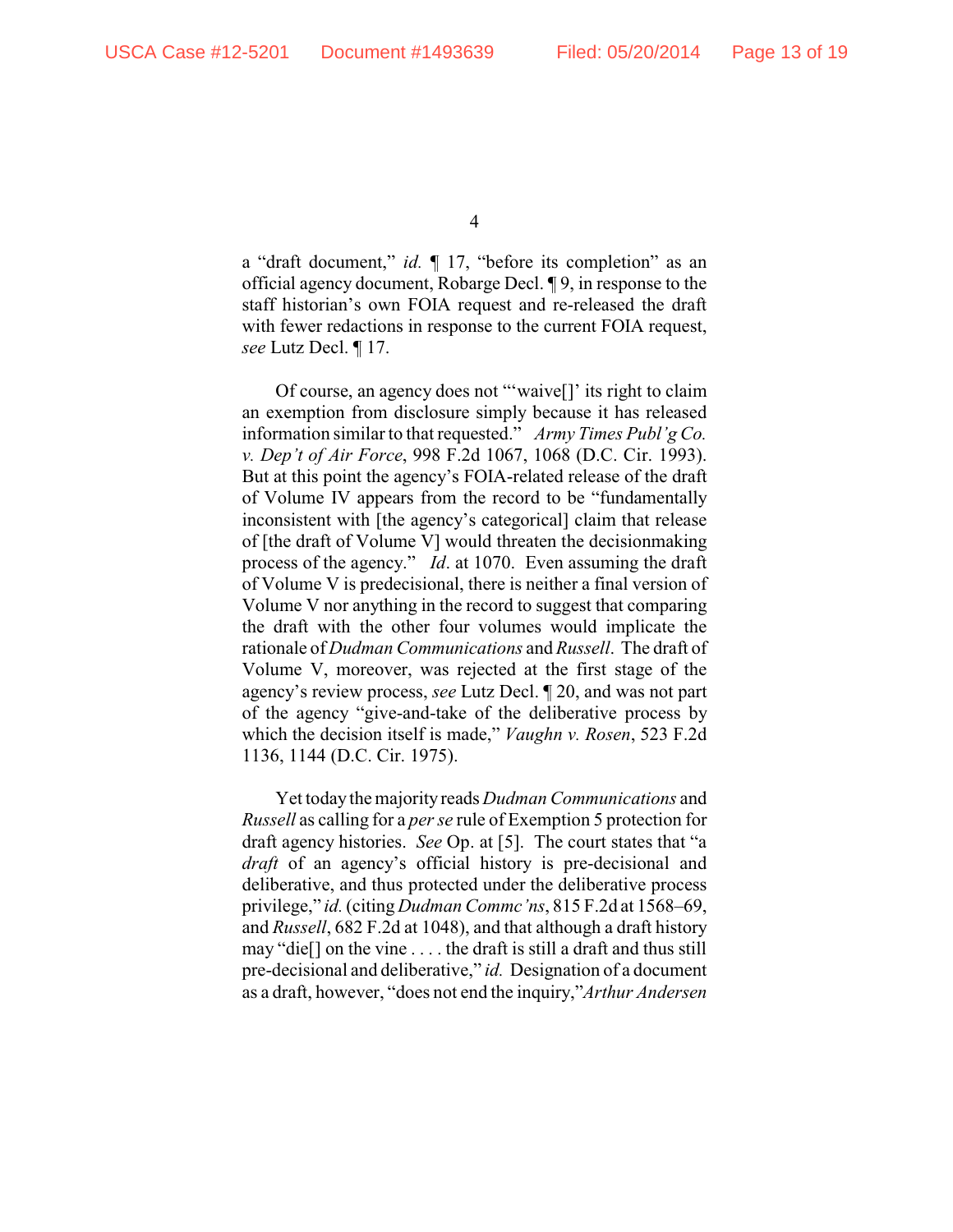*& Co. v. IRS*, 679 F.2d 254, 257 (D.C. Cir. 1982) (citing *Coastal States Gas Corp. v. Dep't of Energy*, 617 F.2d 854, 866 (D.C. Cir. 1980)), much less demonstrate that an agency has met its burden to justify its withholding under Exemption 5 by identifying the role of the individual document in the deliberative process, *see, e.g.*, *Access Reports*, 926 F.2d at 1196; *Coastal States*, 617 F.2d at 868. It is one thing to conclude that disclosure of a draft could "stifle . . . creative thinking and candid exchange of ideas," *Dudman Communications*, 815 F.2d at 1569, where it is possible to identify editorial judgments by comparing the draft and the final version, and quite another to conclude stifling could occur where there is no final version and the agency has identified the requested document as reflecting no more than the individual staff historian's view. Troubling as well is the fact that the agency has criticized the staff historian's work on the draft of Volume V in a declaration filed in the public record of the instant case — stating that in 1981 and 1984 the Chief Historian thought the draft "had serious deficiencies as a historical study" and "offers a polemic of recriminations against CIA officers who later criticized the operation, and against those U.S. officials who [the staff historian] contends were responsible for its failure," Decl. of J. Kenneth McDonald, CIA Chief Historian ¶¶ 6, 13 (Nov. 4, 1987) — while denying any opportunity for the work to speak for itself (even in redacted form); these circumstances, no less than disclosure, could cause current and future staff historians to curtail the candor and creative flair that the agency values as part of its History process.

Neither the majority opinion nor the agency's current declarations explain why this *particular* draft document is deliberative, *i.e.*, why release of the draft of Volume V "would expose an agency's decisionmaking process in such a way as to discourage candid discussion within the agency and thereby undermine the agency's ability to perform its functions."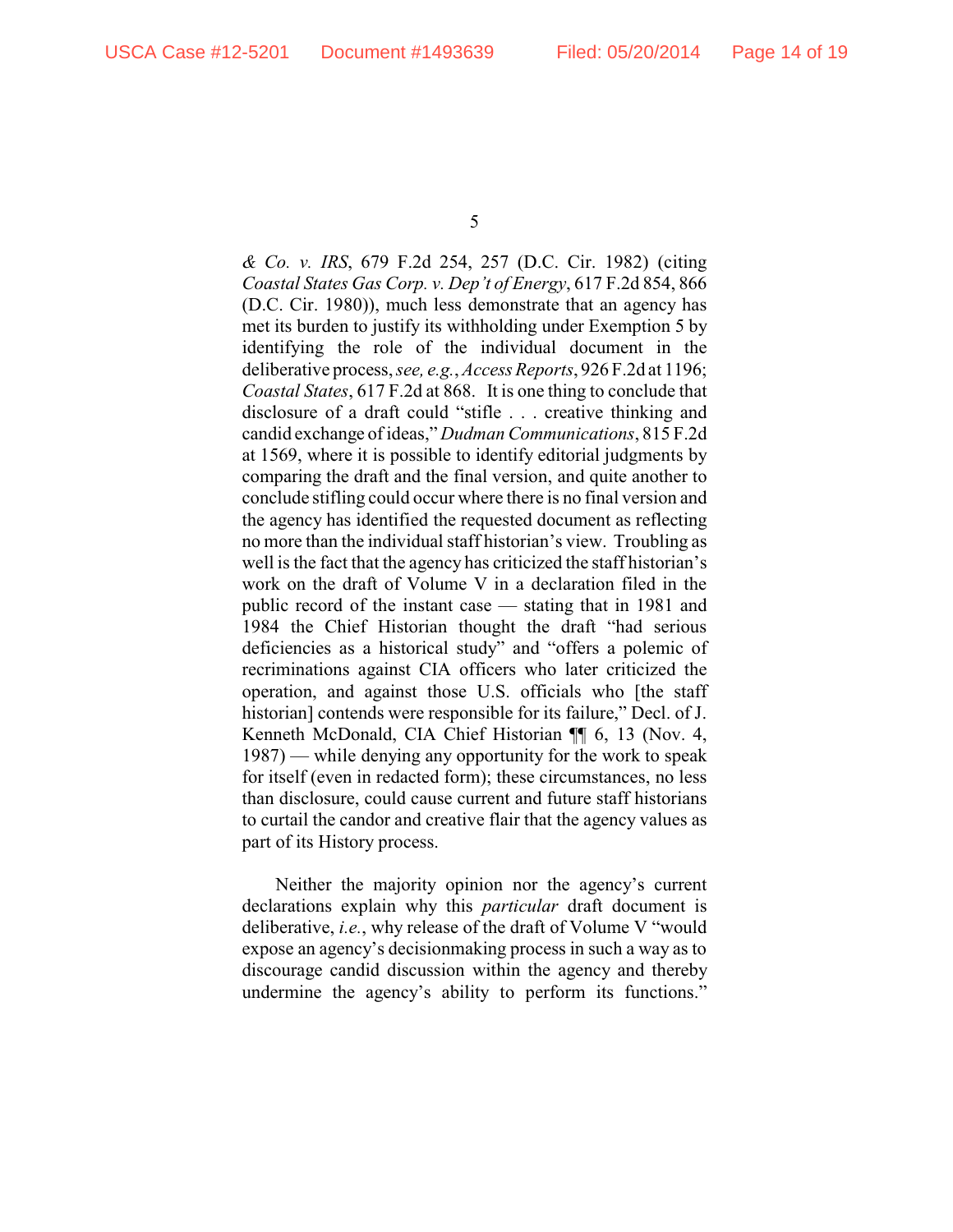*Dudman Commc'ns*, 815 F.2d at 1568. The agency claims that the draft of Volume V is "reflective of the iterative review process of the CIA's History Staff" and "reflects the give and take of the consultative process." Robarge Decl. ¶ 16. But the agency also avers that the draft of Volume V "never proceeded beyond the first stage of the CIA review process," Lutz Decl. ¶ 20, "was never circulated within the [a]gency," Robarge Decl. ¶ 15, "does *not* incorporate information and perspectives that would arise from the internal review process," *id.* ¶ 14 (emphasis added), and "represents the view of merely one staff historian," *id.* 12. From the current record we know the Chief Historian in 1987 addressed potential harm from release of the draft of Volume V. *See* McDonald Decl. ¶¶ 13–14. But the agency's subsequent declarations do not incorporate that analysis, adopting instead only the description of the History development process, *see* Lutz Decl. ¶ 22, and the explanation of why the draft of Volume V was rejected, *see* Robarge Decl. ¶ 13. Notably, the 1987 declaration assumed that the draft of Volume V "will eventually go through the full revision, editing and review process" and "later drafts or the final form of this history may be compared to [the staff historian]'s version to determine what changes in evidence, argument and interpretation were made in completing this work." McDonald Decl. ¶ 14. In 2011, however, the Chief Historian advised that "[a]lthough Dr. McDonald hoped that Volume V could be edited to a final version, these efforts were unsuccessful." Robarge Decl. ¶ 15. And, of course, the 1987 declaration preceded the agency's subsequent decisions to release other volumes of the "unfinished" History, Robarge Decl. ¶ 12, including a draft of Volume IV. As noted, the 1987 explanation for withholding the draft of Volume V appears to apply equally to the draft of Volume IV, which the agency has twice publicly released, and no agency declaration has explained why the two drafts should be treated differently for purposes of Exemption 5. The rationale of *Dudman Communications* and *Russell* also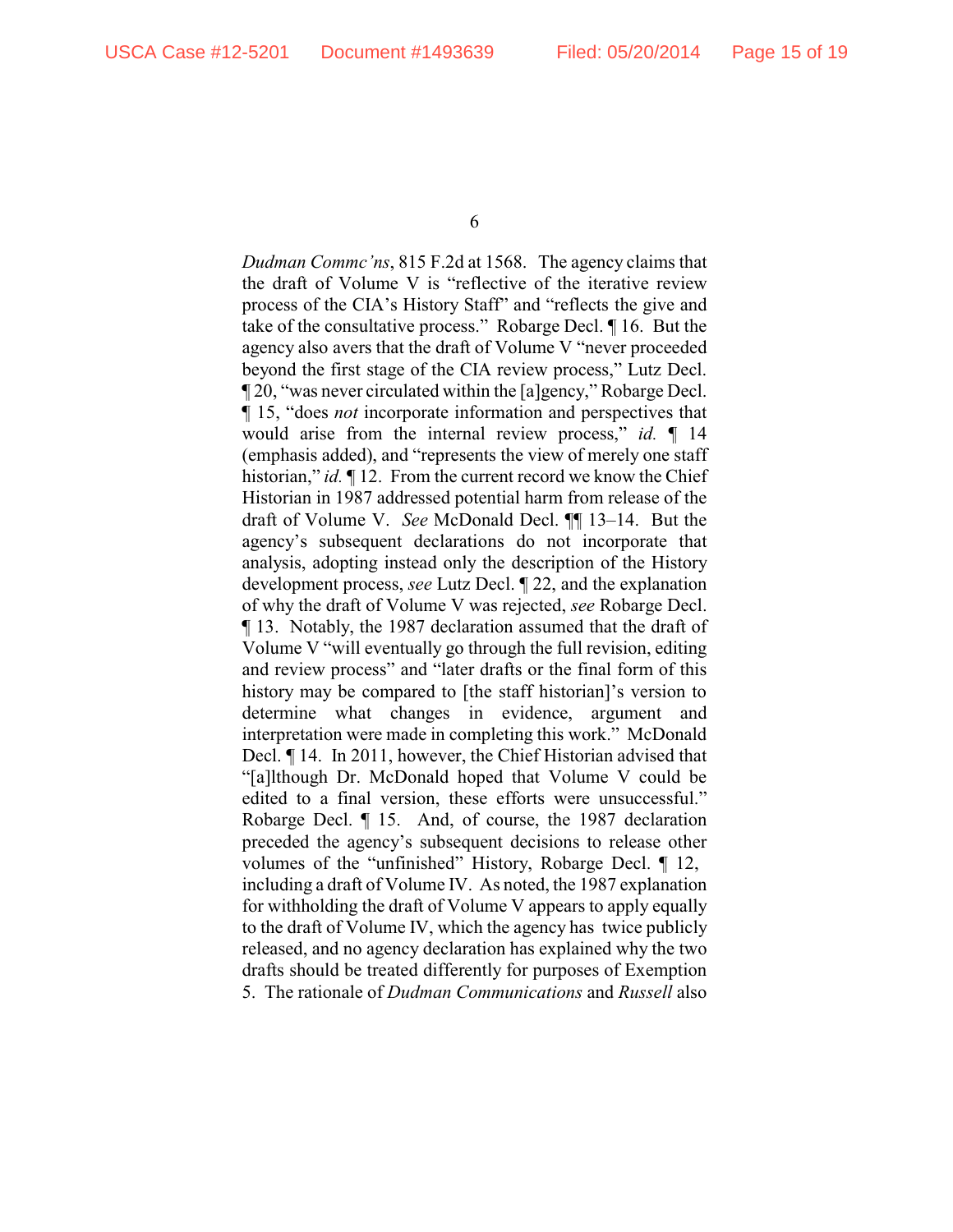affords no dispositive answer in the absence of a final version of Volume V with which to compare the draft now sought. Given the post-1987 public releases of the other volumes of the "unfinished" History, and because "disclosure, not secrecy, is the dominant objective of the Act," *Dep't of Air Force v. Rose*, 425 U.S. 352, 361 (1976), the agency's present reliance on a categorical approach for withholding the draft of Volume V under Exemption 5 does not satisfy the agency's burden under the FOIA.

To the extent the majority's opinion suggests that agency draft histories are also excused from the statutory requirement that any "reasonably segregable," non-exempt material be released to the requester, *see* 5 U.S.C. § 552(b), *Dudman Communications* indicated otherwise. There the court rejected the argument that withholding release of agency histories under Exemption 5 "will allow agencies to hide all manner of factual information from public view," stating:

> Our holding . . . can have no such effect. If a person requests particular factual material — *e.g.*, material relating to an investigation of a war crime — an agency cannot withhold the material merely by stating that it is in a draft document. In such a case, the agency will usually be able to excise the material from the draft document and disguise the material's source, and thus the agency will usually be able to release the material without disclosing any deliberative process. When the agency can take such steps, it may not withhold the information under Exemption 5.

*Dudman Commc'ns*, 815 F.2d at 1569; *see Vaughn*, 523 F.2d at 1143–44; *Arthur Andersen*, 679 F.2d at 257–58. The court has "shelter[ed] factual summaries that were written to assist the making of a discretionary decision," *Mapother*, 3 F.3d at 1539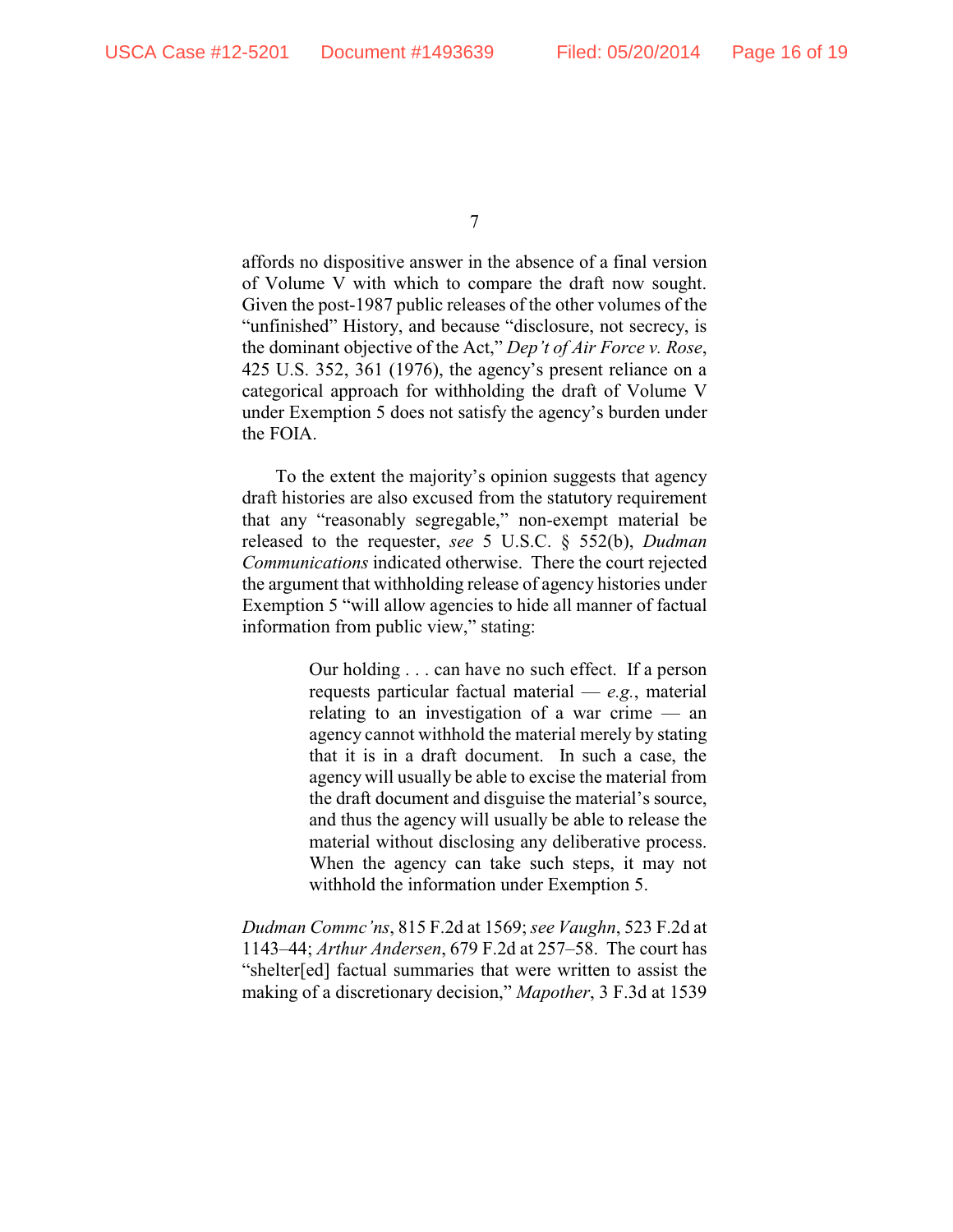(citing *Montrose Chem. Corp. of Cal. v. Train*, 491 F.2d 63 (D.C. Cir. 1974)), and it is conceivable that a draft history could include factual summaries that reflect deliberative judgments. Notwithstanding his criticisms of the staff historian's work on a "preliminary draft" of Volume V, the Chief Historian stated in 1987 that the "research material and drafts will doubtless be of value" to a staff historian assigned to complete the History. McDonald Decl. ¶ 6. This is not a sufficient response here.

Exemption 5 reaches factual material only if it is "assembled through an exercise of judgment" and does not extend, for example, to a mere "inventory, presented in chronological order," *Mapother*, 3 F.3d at 1539. Before granting summary judgment the district court did not review the draft of Volume V *in camera* — review that the Supreme Court has observed is "often . . . required . . . in order to determine which [documents] should be turned over or withheld," *Mink*, 410 U.S. at 88 — and the agency has provided this court no basis to conclude that all factual material in the draft history reflects deliberative judgments. The declaration of the agency's Information Review Officer sheds no light on segregability, stating only that the draft of Volume V "contains no reasonably segregable information since the entire document is a draft." Lutz Decl. ¶ 25. Such a "vague and conclusory" statement is "inadequate" to support summary judgment. *PHE, Inc. v. Dep't of Justice*, 983 F.2d 248, 252–53 (D.C. Cir. 1993). "[A] blanket claim of privilege under Exemption 5," *Army Times Publ'g*, 998 F.2d at 1071, appears, at this point, to be unwarranted in light of the release of a draft of Volume IV and the agency's acknowledgments about the draft of Volume V, namely that it contains only "a small amount of classified information," Lutz Decl. ¶ 14, and that it addresses a 1961 investigation by the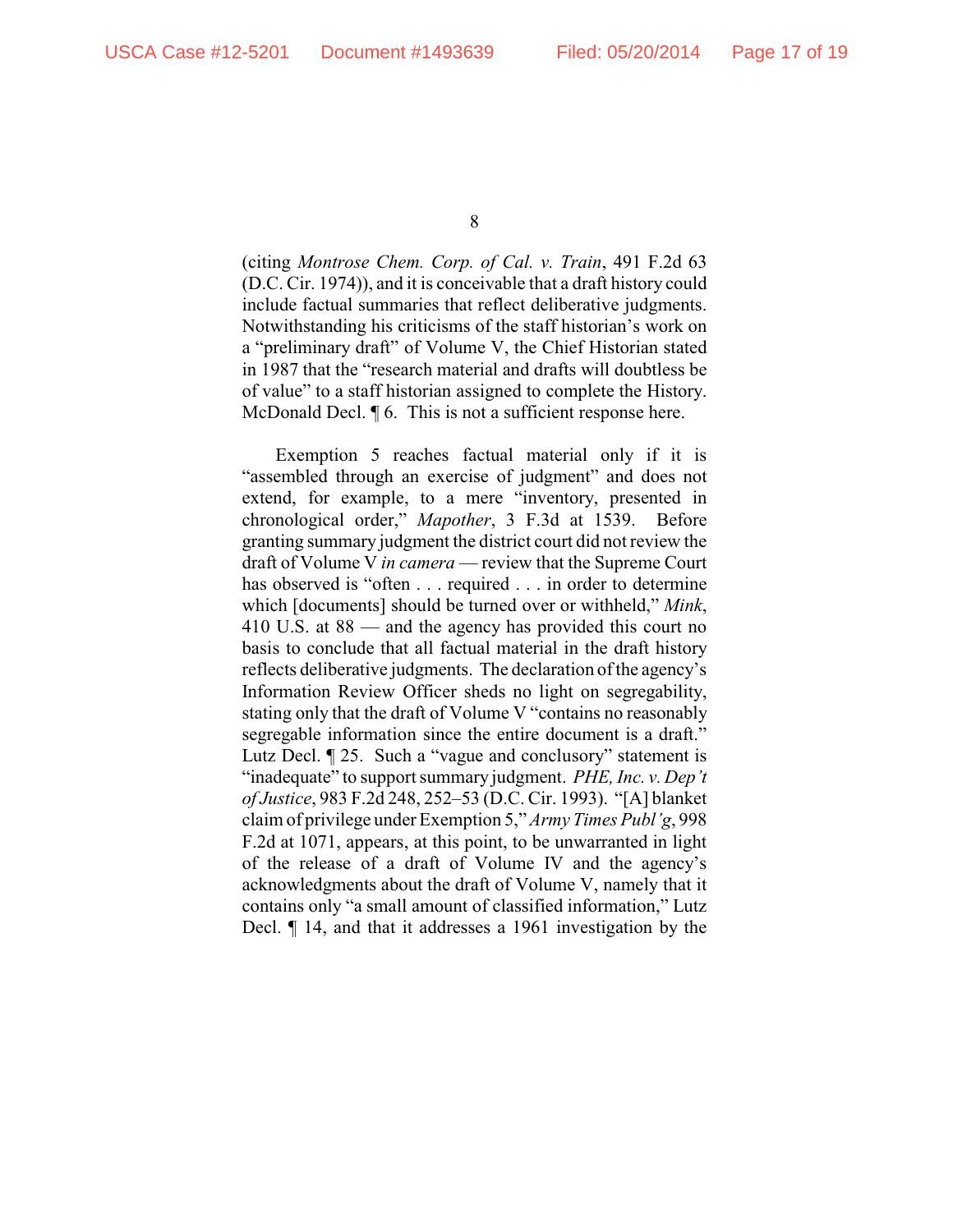agency's Inspector General whose report the agency released in 1997.1

Neither *Dudman Communications* nor *Russell* cited the segregability provision in 5 U.S.C. § 552(b). Since those cases were decided this court has held that, regardless of whether a request for segregability is made, "'a district court clearly errs when it approves the government's withholding of information under the FOIA without making an express finding on segregability,'" *Morley v. CIA*, 508 F.3d 1108, 1123 (D.C. Cir. 2007) (quoting *PHE, Inc*., 983 F.2d at 252), and that "failure to fulfill this responsibility requires a remand," *id*. The district court stated that "the entirety of Volume V is covered by Exemption 5," *Nat'l Sec. Archive v. CIA*, 859 F. Supp. 2d 65, 68 n.2 (D.D.C. 2012), but this statement was made in the context of explaining why it was unnecessary to address the agency's invocation of FOIA Exemptions 1 and 3, not whether any portions of the draft of Volume V were reasonably segregable and non-exempt.

Accordingly, I would reverse the grant of summary judgment and remand the case to the district court for further consideration. *See Citizens for Responsibility & Ethics in Wash. v. U.S. Dep't of Justice*, No. 12-5223, slip op. at 18 (D.C. Cir. Apr. 1, 2014). The agency may be able to demonstrate its withholding of the entirety of the draft of Volume V is justified under Exemption 5, but its current declarations do not meet its "burden of proving," the categorical applicability of the deliberative process privilege, *Ancient Coin Collectors Guild v.*

<sup>&</sup>lt;sup>1</sup> See Appellant's Br. 13 n.5 (citing Inspector General's Survey of the Cuban Operation and Associated Documents (1961) (indicating release through CIA Historical Review Program in 1997), *available at* http://www.gwu.edu/~nsarchiv/NSAEBB/NSAEBB341/ IGrpt1.pdf)